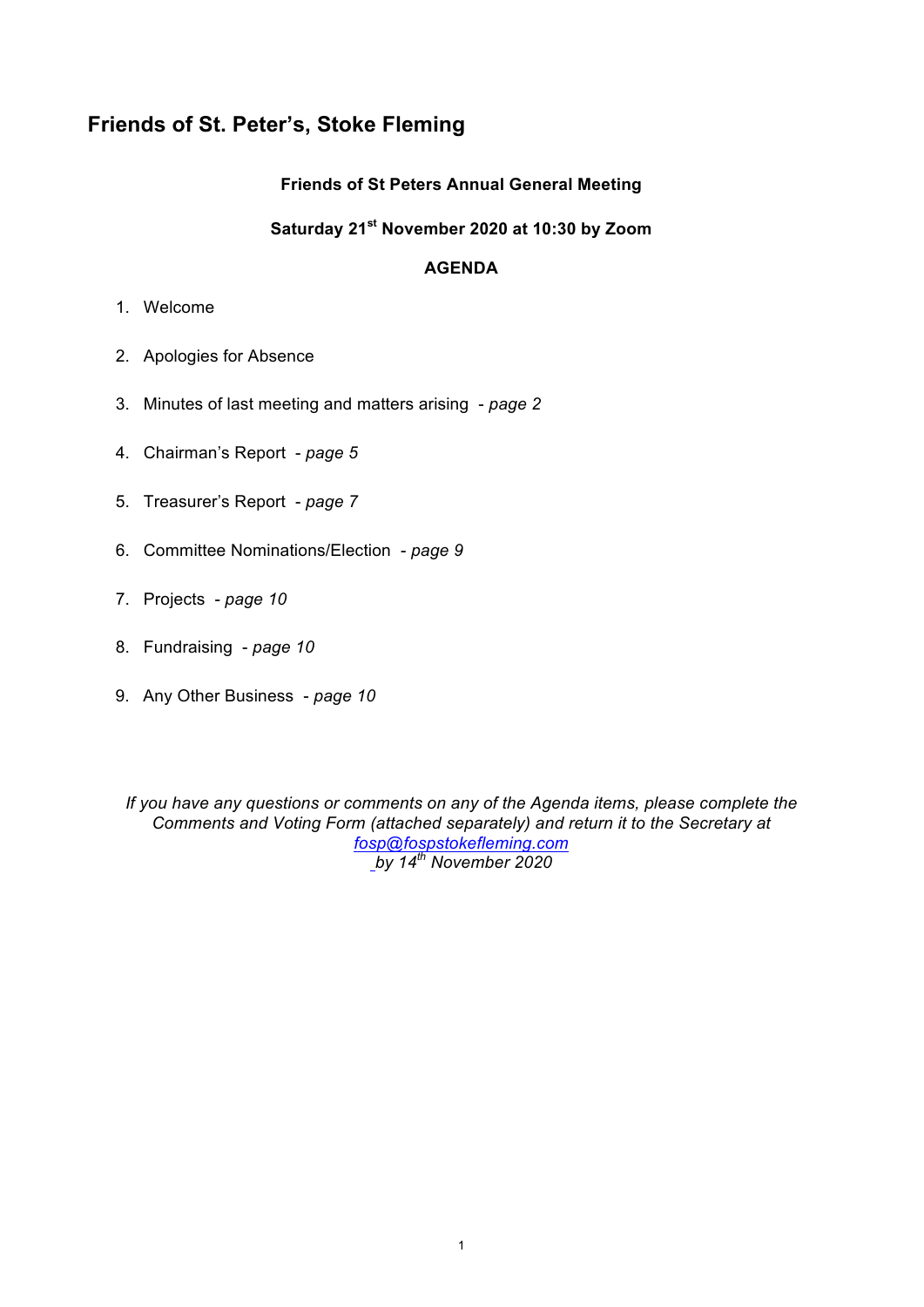# **Friends of St Peter's Annual General Meeting**

Saturday 4 May 2019 in St Peter's Church, Stoke Fleming

#### **MINUTES**

#### **Those Present:**

- Committee: Rokie Shiffner (RS Chairman), Rick Kemp (RK Treasurer), Anne Bailey (AB – Secretary), Suzie Dodsworth (SD), Jan Lloyd-Edwards(JL-E)
- Other members and visitors: 14

## **1. Welcome**

RS welcomed everyone to the meeting; she thanked members for coming and for their continuing support over the last 12 months.

## **2. Apologies for Absence**

Apologies had been received from: Norman Lloyd-Edwards, Joan & Trevor Mason, Liane Baldock, Mike Dodsworth, Mary Newman, Doug Willison, Garry & Celina Cooper, Jenny Farmer, David & Rosemary Boutle.

## **3. Minutes of Last AGM (28 April 18)**

The Minutes of the last meeting were agreed. Proposed: Jan Lloyd-Edwards, Seconded: Diana Knight. There were no matters arising not covered elsewhere in the Agenda.

## **4. Chairman's Report**

Two fundraising events had been held since the last AGM: a stall at the village 'Hort and Sport' and a Race Night at Stoke Lodge. The Hort and Sport is not a major fund-raising event for FOSP, but we feel it is great fun and supports the Village, and is a good publicity opportunity. The Race Night in March had been a great success; RS thanked all those involved in organisation and sponsoring raffle prizes, and also thanked Suzie Dodsworth for her "Friends' notecards" which she has sold at our various events making a continuing contribution to our funds. RS reminded members of "Easy Fundraising", which raises money through on-line purchases from participating retailers at no cost to the purchaser. More details can be found on the website, or from Secretary AB.

The year 2018-19 had been unique in that the Friends had not been actively involved in any major church work. This has given the Committee a valuable breathing space in which to take stock and in particular to assess our regular rather than specifically fund-raising income; this would be addressed in the Treasurer's Report.

One of the projects discussed at last year's AGM had been the improvement of the churchyard footpaths. Through Mike Simons at the Loam Rangers the Committee had learned of the Community Rehabilitation Company and has agreed to fund, at a cost of £200.00, one day's work (hoped to be divided into two half days) to clear bushes and surface growth from the churchyard paths so that their true underlying condition could be established. The Chairman stressed that it is important to understand that this contribution does not mean the Friends are taking on any responsibility for regular churchyard maintenance.

RS reported with much regret the resignation of Jan Lloyd-Edwards from the Committee. She had played a major part in our development and activities over the last 6 years and her support and calm and wise counsel would be greatly missed. Tim Hailstone had been proposed to replace her as the fifth member of Trustees and was standing for election at this meeting. JL-E commented that she was sad to be leaving such a great team and that she had hugely enjoyed her time on the Committee.

Following Jan's resignation, and reviewing the past year when holidays and absences had made it difficult to convene meetings, the Committee had realised that it needed to be enlarged. However the Friends' Constitution stipulates that 'The Committee of Trustees should be formed of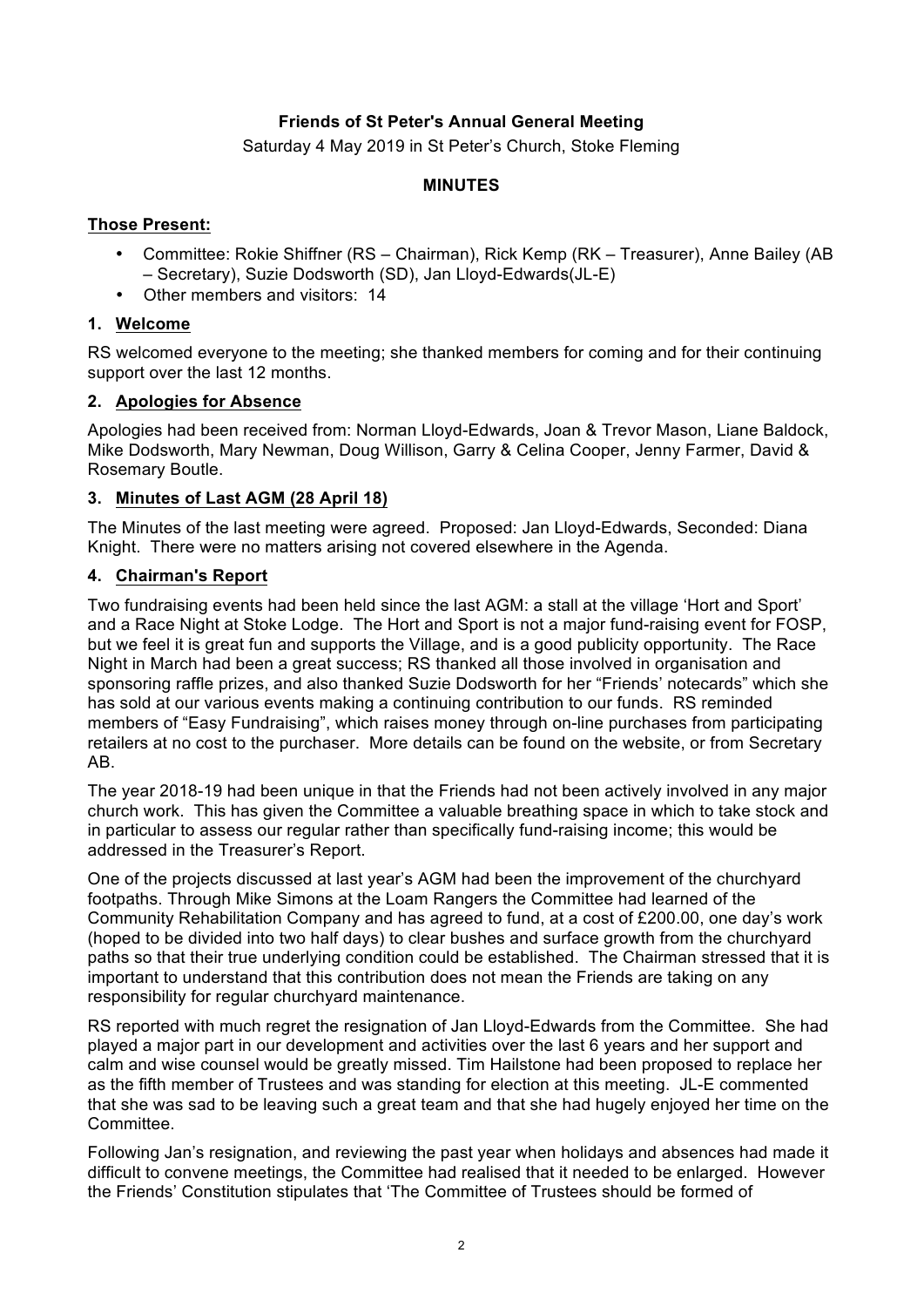Chairman, Treasurer, Secretary, plus up to 2 other members' (i.e. 5 in total). The Committee would like to have the option to expand this group by an additional three members.

RS asked the AGM to approve a change to the Constitution to allow the Committee to be increased by up to another 3 Trustees; Secretary Anne Bailey put the motion forward, a vote was taken and the motion carried unanimously. Application forms for Trustee members had been brought to the meeting.

## 4. **Treasurer's report**

The Financial Statement was circulated and is attached; it shows a balance at 31 March 2019 of some £12,280. This represents an increase in balance of £4,450 from last year, as we have not had any major expenditure. Whilst it is not the intention to amass large sums in the bank account, this has been a year of consolidation, and funds are now available if new projects are required. Money from the Race Night in March would be accounted for in the 2019/20 accounts. Rosemary Minshall noted that some £1,500 recovered VAT from the Listed Places of Worship Scheme, in relation to FOSP's contribution to the windows expenditure in 2017, was being held in the Tower Fund but allocated to FOSP.

Our membership contributions for the year were from 45 active members paying by standing order. We have also received several donations, and a significant return in Gift Aid. AB reminded members that new joiners were always welcome and asked the meeting to recruit their friends if possible. Membership forms were available at the meeting and can be obtained on the website, or from the Secretary. RK plans to write to members who pay annually by cheque on an ad hoc basis, reminding that payment by Standing Order has the advantage of giving a predictable income. However, he remarked that the Bank was scanning handwritten cheques, and if the payee name was not accurately entered, they would be rejected.

RK explained that Charity Commission registration had not been pursued, as the regular income did not reach the required threshold. Graham Fice endorsed this position, but reminded the meeting that registration, whilst involving extra workload, made applying for grants easier, if that was required.

Adoption of the accounts was proposed by Robin Shiffner, seconded by Sue Tweed and approved unanimously.

## **5. Committee Nominations/ Election**

AB explained that the Constitution requires members of the Committee to stand down annually at the AGM, but they can stand for re-election if willing to do so. As previously reported JL-E had stepped down at this meeting and Tim Hailstone had been proposed to replace her. The other committee members were willing to stand for re-election and this composition was proposed by JL-E, and seconded by Terri Larsen.

The change to the Constitution approved at this meeting allowed for up to 3 additional committee members to be elected. Kevin Sumner was proposed by SD and seconded by RK. There were no other nominations for committee positions and this election was approved unanimously.

## **6. Projects**

As the Chairman had remarked, during the more peaceful year of 2018/19 the committee had taken the opportunity to review the state of its finances, both from regular income and fund raising, with a view to scheduling major work into the future. There is still work to be done to renovate the remaining stained glass windows, only the 4 most severely damaged having been restored so far. The Committee has decided they should put in place a commitment, finances permitting, to support the renovation of 2 of the remaining windows every 2 years. The first to be addressed is the vestry window which has recently been uncovered and revealed to be in a serious state. The estimated cost for this is £2,500 + VAT, and it had already been agreed that work on this could be commissioned immediately, fully paid by FOSP.

The overall "windows" project includes removing and not replacing the external protective mesh, which looks unsightly from the outside and restricts the light entering the building. Graham Fice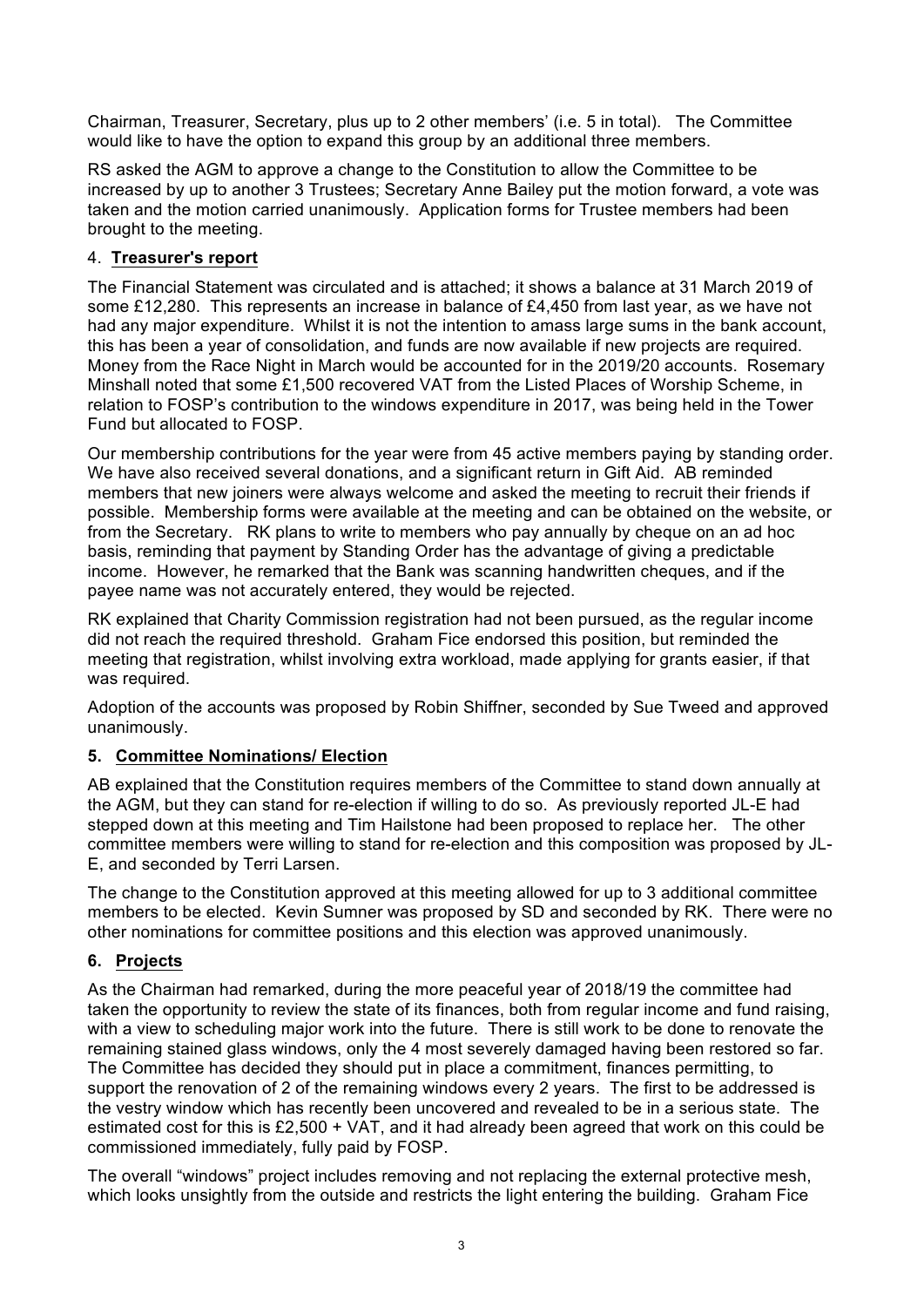asked if there was any insurance implication to this. Rosemary Minshall replied that any damage would be covered by the church insurance, but that premiums might be increased in the event of a claim.

Other projects under consideration are:

- Churchyard paths these still need to be cleared to assess what, if any, major refurbishment is required. RS said that an alternative option of a working party from the Village, followed by a pint at the Green Dragon, had been discussed.
- Flagpole the current flagpole is timber, and rotting, and is fixed to part of the parapet which is cracking and requires "stitching". We have a quote for some £3,800 + VAT for replacement and installation of a new flagpole, but not yet for the stitching. £600 has been paid to the structural engineer for his advice. When the total estimate is available we will consider whether or not to contribute towards the replacement. Patsy Lancashire, from the floor, commented that it was good to see a flag flying on the tower on special occasions.
- A new church architect has been appointed and improvements to the back of the church are being considered by the PCC. When any plans are in place it might be appropriate for FOSP to contribute towards particular aspects of this. This is on-going.

# **7. Fundraising**

RS stated that it has been difficult to justify active fundraising without a particular project to support. This will be easier now that the on-going schedule for the remaining windows has been approved. Various ideas have been discussed, and the committee will review the options over a period. Ideas include: another Village Concert, a visiting choir, a New Year lunch at Venus Café, a classic film night, a car rally or treasure hunt, another quiz night and an auction of promises. Any other ideas and volunteers to help with organisation are welcome.

Graham Fice commented that there might be an opportunity to capitalise on the increased number of visitors during the Mayflower commemorations in 2020.

## **8. Any Other Business**

- a. On behalf of the PCC and the Church, Peter Barker expressed appreciation and thanks to FOSP for their continuing support and help in maintaining the church as a very special building in the Village.
- b. Heather Stramik presented copies of the new, printed Annual Church Report which will be distributed throughout the Village.
- c. Graham Fice noted the absence of a Church or Parish website, but commented that the FOSP website was useful.

AB 5 May 2019

*A vote will need to be taken to accept the Minutes of the Last Meeting; please see the Comments and Voting Form*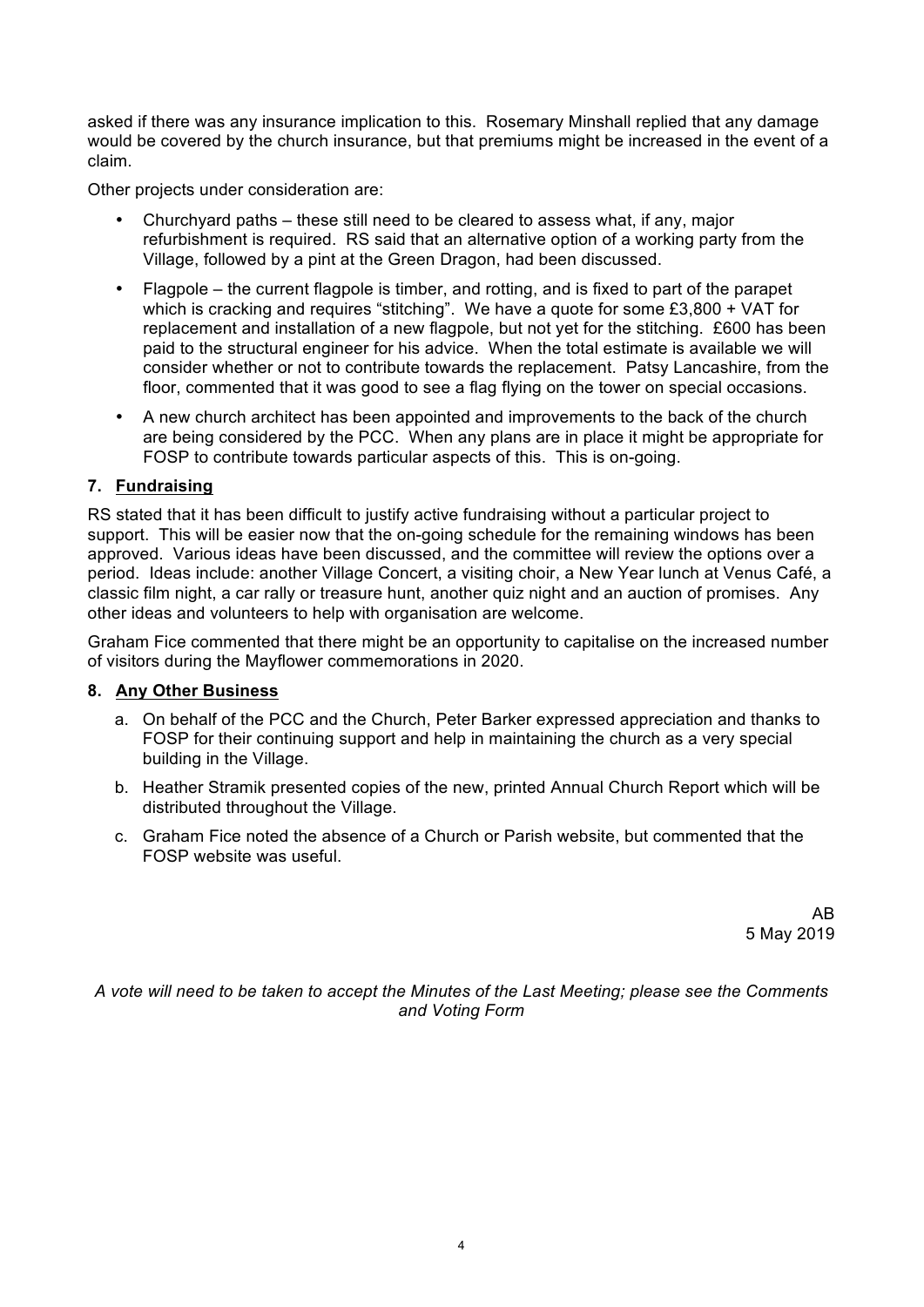# **CHAIRMAN'S REPORT 2020**

#### **Rokie Shiffner**

Well, this is difficult! Stunned as we were by lockdown, and the cancellation of our AGM (as well as everything else, such as the whole of what up to then had been 'normal' life), I did not have the forethought to think of writing my Report at the time; the world had been shut down and was holding its breath – and it is now incredibly hard to think myself back to 2019 when life was .... life, and now we are locked down again! But happily our Secretary, Anne Bailey, is a minute-taker extraordinaire, so I am able to bring you up to date by giving you a précis of the discussions at the Friends' meetings during the past nineteen months. Among matters discussed between May 2019 and October 2020 we:

- Welcomed new Committee members Kevin Sumner and Tim Hailstone;
- Agreed to fund the repair of Vestry window, which had been found to be in crumbling order and in need of vigorous and rapid restoration.
- Agreed to meet the cost of the steeplejacks' 'stitching' of the crack at the top of the church tower (£350 + VAT), VAT to be met by the church.
- And also agreed to pay the steeplejacks a nominal sum for the removal of the old flagpole at the same time. (It is very heavy and unwieldy, so safer to have it done professionally rather than risk our churchwarden and volunteers and, if it slipped, damage to the building!)
- Discussed Community Rehabilitation Group and footpaths: we had agreed to contribute £200 for a day's work but regrettably so far efforts to communicate with them have been unsuccessful.
- Considered the church's proposal to install a disabled toilet and new kitchen; initial sketches had been made and FOSP decided to wait until the plans are further developed to see if there is a particular aspect they would like to support (rather as we specifically supported the clock during the Tower project).
- Were unable to take a stall at the 2019 Hort & Sport, as we were a scattered Committee at the time. Of course the event was cancelled this year, but we have an idea for what our stall might do in 2021.
- Considered Future Fund raising events.

In December 2019 we held a most successful Film Night in the Village Hall and it was a great joy to be able to use their new screen: the film was 'Grease' (John Travolta and Olivia Newton John) and was highly entertaining. At the time Gigaclear was digging up Stoke Fleming, the main road was closed and it was a bit of a cliffhanger with barely a handful of tickets sold until two days before the event. As, for various reasons, it was one of the most expensive events we had put on we were Very Worried. However on the night far more people turned up than expected, many of them in 'costume'; Jenny Farmer won first prize for her 'Schoolgirl Sandy' outfit complete with Alice Band, socks and 'Mary Jane' shoes. The theme of course was '50's America', so Budweiser, Coca Cola, hot dogs and popcorn were served, and it was gratifying when a visiting American came up for a second hot dog! It is always lovely to give a fund raising event when the evening ends with relaxed and happy atmosphere, and this was one of those occasions, everyone seemed very happy and jolly. Many hands made clearing up light work, and thankfully the evening was profitable too, clearing £460, so thank you if you contributed to this.

At the same time as the plans for the film night advanced, so also the plans for the Village Concert, to be held on March 20, 2020, were beginning to take shape: John Belli had agreed to produce it for us, our original compères were going to introduce the acts again, and John had assembled an excellent line-up of talent, including a special turn by our very own Vicar. We hope that once we can gather again we may be able to re-visit this.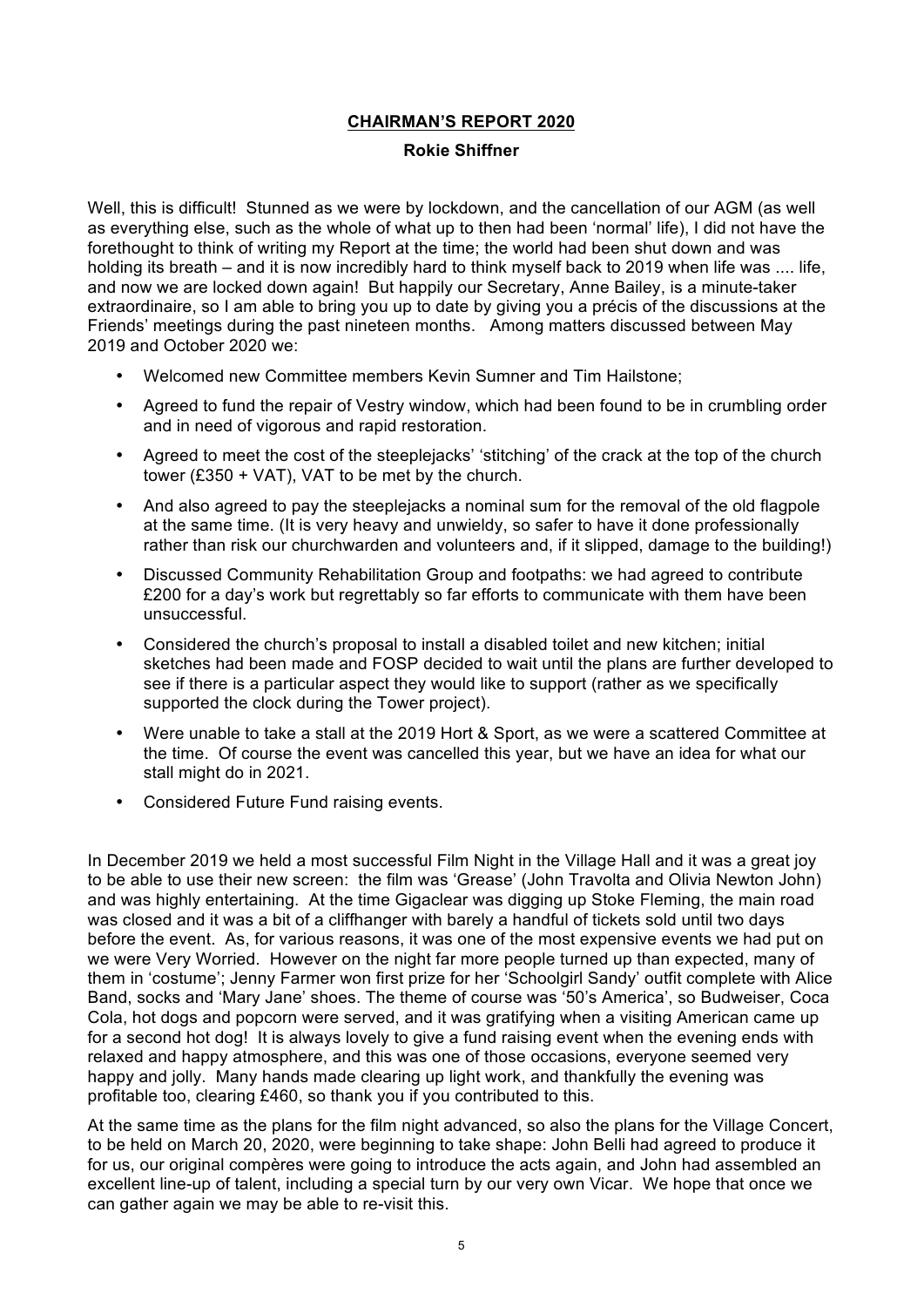Thanks to Adrian Lloyd Edwards, we were also busy selecting a date for an Autumn 2020 Fund Raiser concert by the Maesteg Male Voice choir from South Wales ..... so our 2020 events were planned, but of course you know the rest - concert and Maesteg washed out together with our AGM and everyone else's plans too. Sadly in May we were not as tech. savvy as we hope we are becoming now. So, although we may, initially, appear to have little to show for it, the nineteen months since our last AGM have been very active for your Committee!

As you will have reminded yourself, last year's AGM Minutes referred to the restoration of the windows project. There had been a long pause in the work because our supplier, Heritage Glass, had been involved in some major works elsewhere. However we are delighted to be able to report that not only is the work on the Vestry window (impeded for months by new and uncertain personnel in the Diocese) now under way, but the hot news is that we hope to complete the whole of the windows project this year, i.e. all the windows will have been renovated and their grilles removed, two years before we were expecting to have been able to finish the project. The steeplejacks, who were unable to stitch the parapet and remove the old flagpole because their arrival would have been on the same date as Storm Alex, also have St. Peter's definitely on their flightpath now; it would be lovely to be able to report that the work has been completed by the time of our Zoom AGM, we'll just have to wait and see!

May I also take this opportunity to thank Anne Bailey for her meticulous 'house keeping' of the Friends' website. It is always worth visiting to see what is going on, although in 2020 this has been harder to do!

Before we open up the Finance Report I regret I must report that Rick Kemp, who has been an absolute Treasure of a Treasurer, announced during the year that he wished to resign from the Committee, as he felt he was running out of puff. This more than understandable; Rick has contributed so much in so many ways – not least his contribution to our meetings, and who can forget 'Mr. McCririck's' hilarious descriptions of each horse's ancestry at our Race Night evening, but it was a considerable blow to all of us as he has been such an enthusiastic asset in every way.

However it was a great relief that Tim Hailstone said he would take on the task of Treasurer except that Covid has intervened; Tim has been stuck in France for most of this year so the handover has not yet been possible and Rick, having resigned, has valiantly continued to watch over our financial affairs and has provided the figures for our 2020 AGM. We wish to thank you Rick, most wholeheartedly for all your work – and for continuing to do it for us when you have already resigned. Nothing could show more clearly the calibre of this man, and why we will miss both him and also Catriona's quiet but immensely helpful supportive presence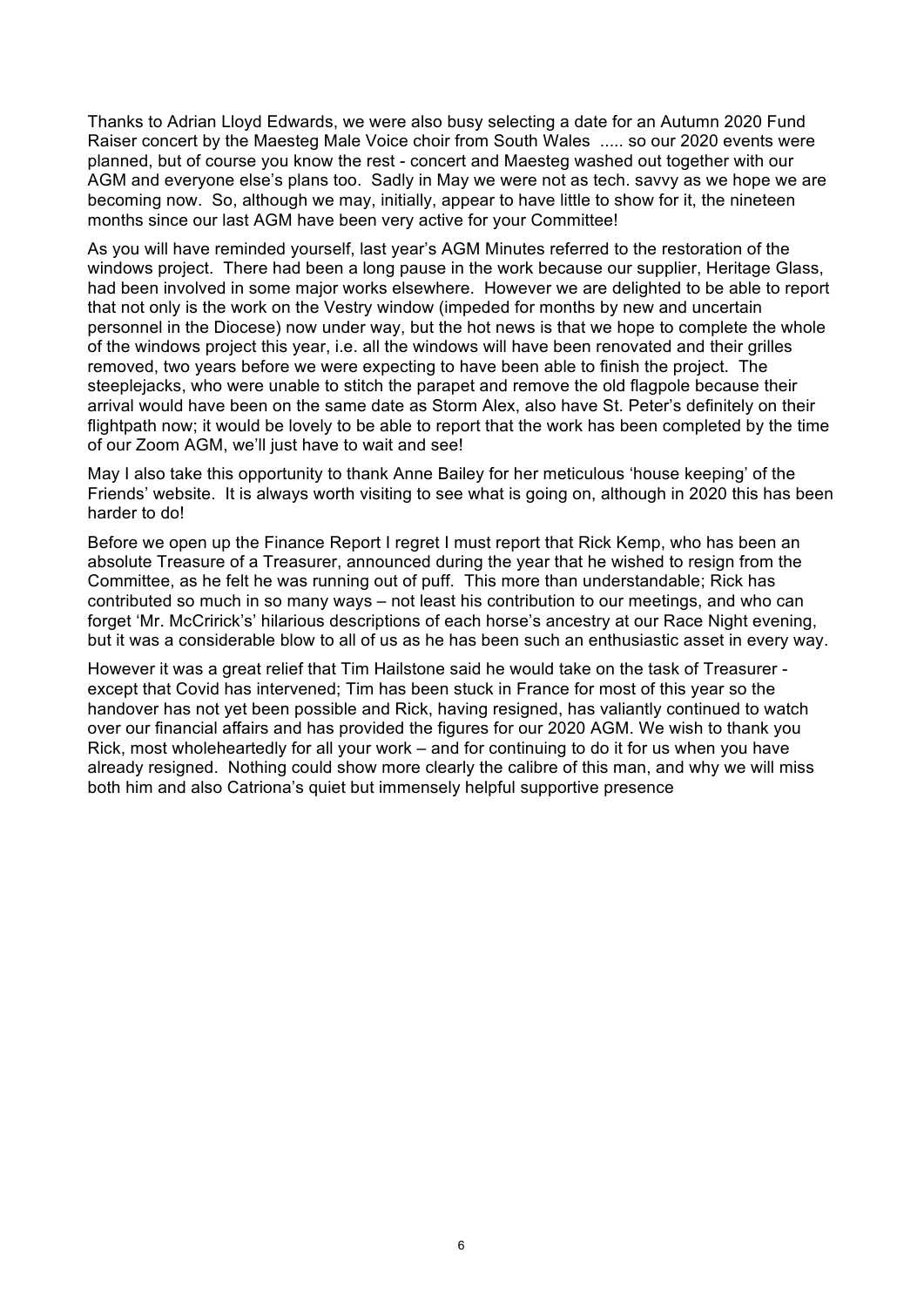#### **TREASURER'S REPORT** :

#### **Rick Kemp and Tim Hailstone**

Financial statement as at 31 March 2020

## **Treasurers Report Friends of St Peter's Financial Year 2019 – 20**

| Year ending 31 <sup>st</sup> March 2020   |                                          |          |           | $2018 - 19$ |
|-------------------------------------------|------------------------------------------|----------|-----------|-------------|
| <b>Receipts</b>                           |                                          | £        | £         | £           |
|                                           |                                          |          |           |             |
| <b>Subscriptions</b>                      |                                          |          |           |             |
|                                           | <b>Standing Orders</b>                   | 2,510.00 |           |             |
|                                           | One off annual payments<br><b>Total</b>  | 762.00   | 3,272.00  | 3,246.00    |
|                                           |                                          |          |           |             |
| <b>Gift Aid</b>                           |                                          |          | 691.60    |             |
| <b>Other</b>                              | Race night                               | 980.00   |           |             |
|                                           | Film night                               | 1,019.00 |           |             |
|                                           | Shop Christmas raffle donation           | 120.00   |           |             |
|                                           | Easy fundraising                         | 43.96    |           |             |
|                                           | Card sales on Race night                 | 50.00    |           |             |
|                                           | Transfer from petty cash<br><b>Total</b> | 50.00    | 2262.96   |             |
|                                           |                                          |          |           |             |
| Total receipts in this financial year     |                                          |          | 6,226.56  | 4,655.63    |
| <b>Expenditure</b>                        |                                          |          |           |             |
|                                           | Race night                               | 412.50   |           |             |
|                                           | Annual website fee                       | 110.00   |           |             |
|                                           | Film night                               | 556.75   |           |             |
|                                           |                                          |          |           |             |
| Total expenditure in this financial year  |                                          |          | 1,079.25  | 203.09      |
| Total surplus in this financial year      |                                          |          | 5,147.31  | 4,452.54    |
| Bank Balance b/f from last financial year |                                          |          | 12,284.16 | 7,831.62    |
| Balance as of 31 <sup>st</sup> March 2020 |                                          |          | 17,431.47 | 12,284.16   |

Note £117.97 of petty cash held in addition to main bank account balance.

Since that time, funds have continued to come into the account, thanks to our generous members and donors, and a Gift Aid claim. At 30 September 2020, the bank balance was **£20,068**.

We thank Becky in the Village Shop for her very generous donation of £120 from her Christmas Raffle, and also Suzie Dodsworth, whose artistic and technical abilities have produced wonderful cards and envelopes which have quietly raised for us **£65.10** over this year.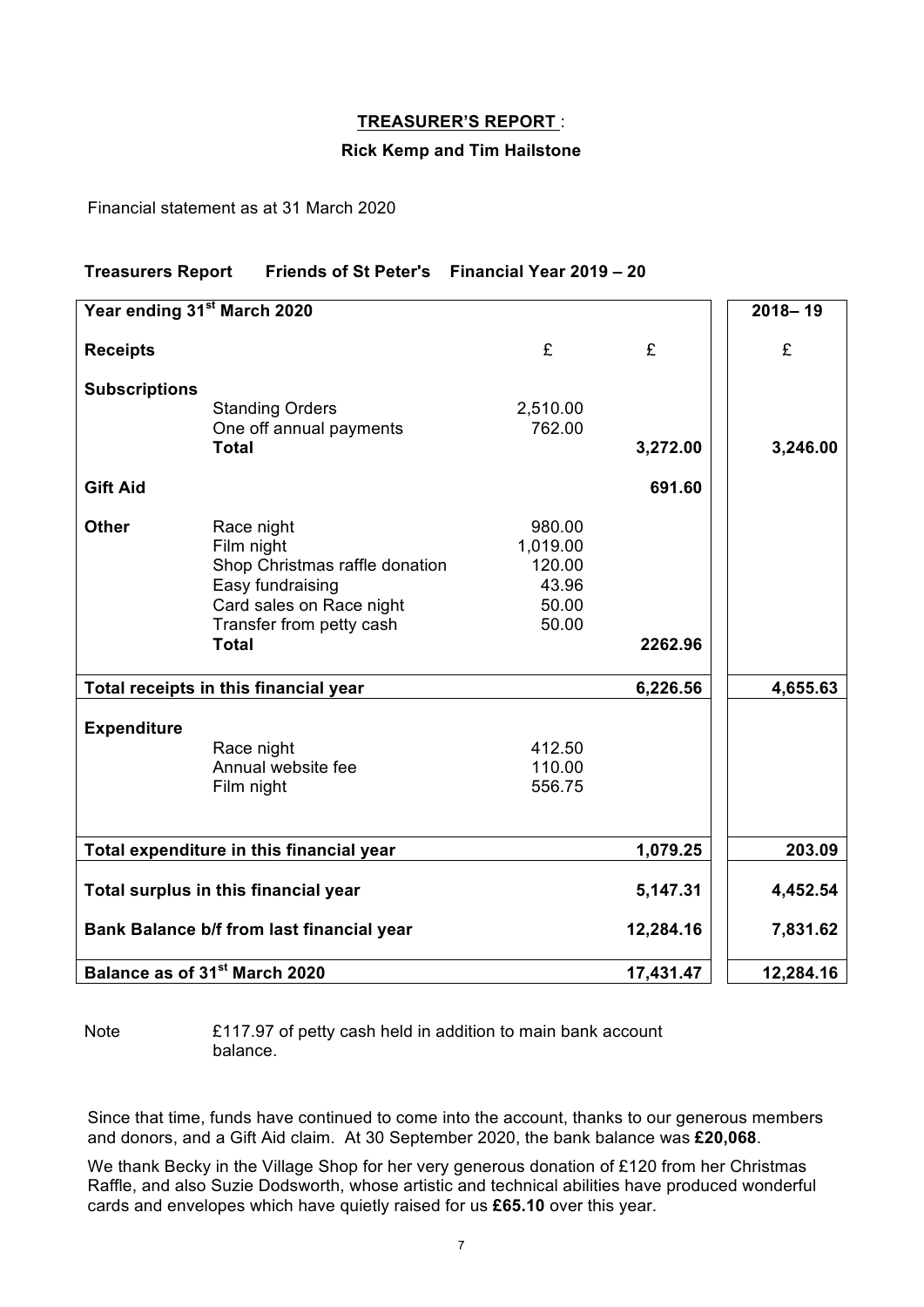And if you are not already using it for your on-line purchases (and this has become more and more important during lock down), may I recommend to you the 'EasyFundraising' scheme – which is making a silent but significant contribution to our funds. This is an amazing win-win situation, in which the purchaser pays the normal asking price (i.e. there is no surcharge), but the vendor can reduce their tax bill by making a small donation to a charity nominated by the purchaser. FOSP has raised over **£230** in this way since we joined the scheme. It works incredibly well, and if you would like to know more about it please ask Anne Bailey about it after the meeting.

*If you have any questions or comments, and to register your vote to adopt the Accounts, please complete the Comments and Voting Form and return it to the Secretary at fosp@fospstokefleming.com by 14th November 2020*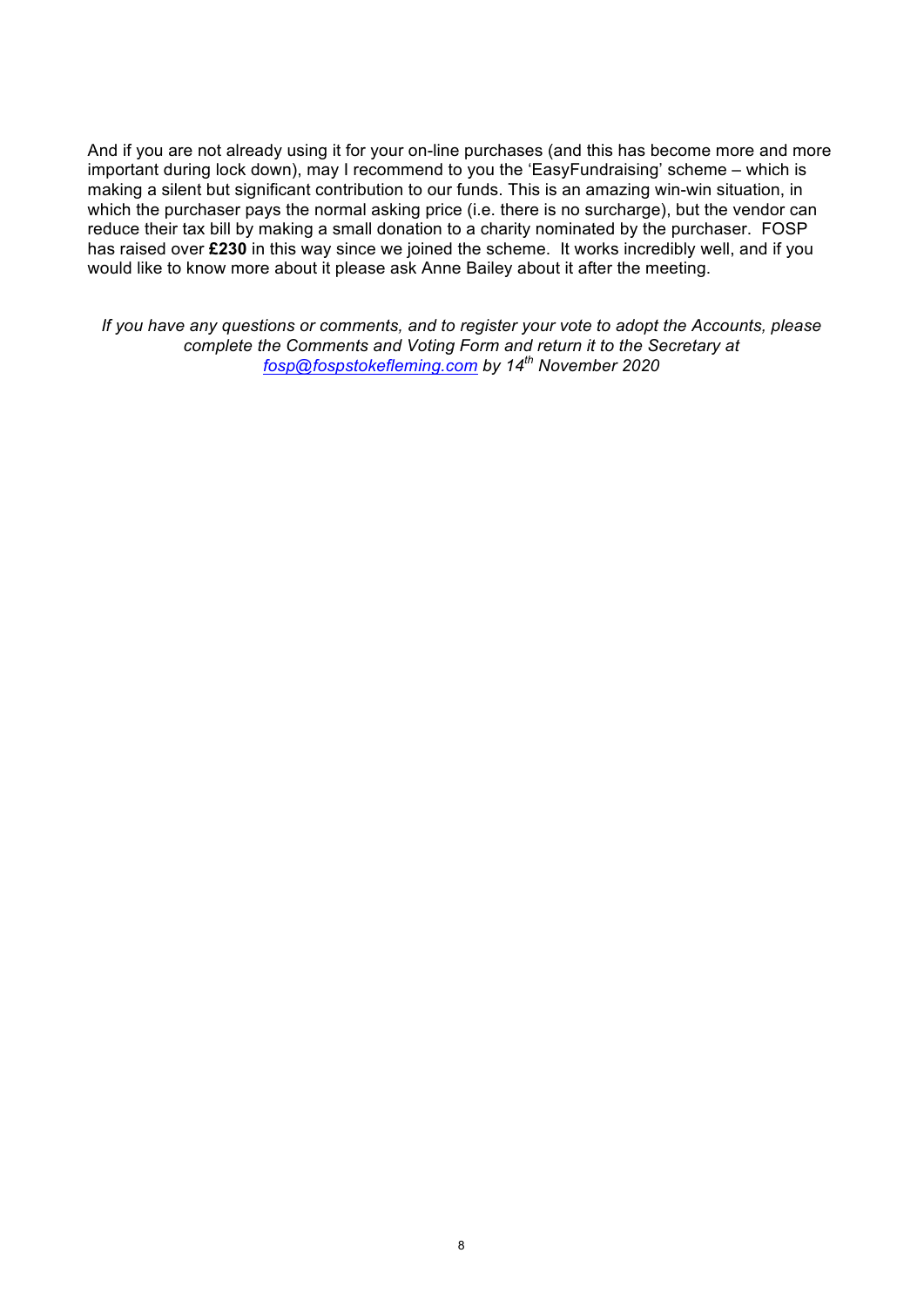## **TRUSTEES NOMINATIONS / ELECTIONS**

#### **Anne Bailey**

FOSP is run by a committee of Trustees. The current Trustees, elected at the 2019 AGM, are:

Rokie Shiffner Chairman Tim Hailstone Treasurer Anne Bailey Secretary Suzie Dodsworth

Kevin Sumner

Our Constitution states that Trustees should step down annually at the AGM, but they can stand for re-election if willing to do so. All current Trustees are willing to continue until the 2021 AGM; unless other nominations are received it is proposed that the current Trustees are re-elected en bloc.

Last year we voted to increase the Committee members by three but have not yet filled all the slots so there are still some vacancies. Please contact our Secretary, Anne Bailey, if you would like to find out more about being a Trustee – it's certainly not arduous but it is enjoyable: useful qualities would include humour, a flexible and imaginative mind, energy and occasionally being involved in a fund-raising event.

## **Re-election of Trustees en bloc has been proposed by Mary Newman, seconded by Diana Knight**

*Please register your vote on the Comments and Voting Form and return it to the Secretary at fosp@fospstokefleming.com by 14th November 2020*